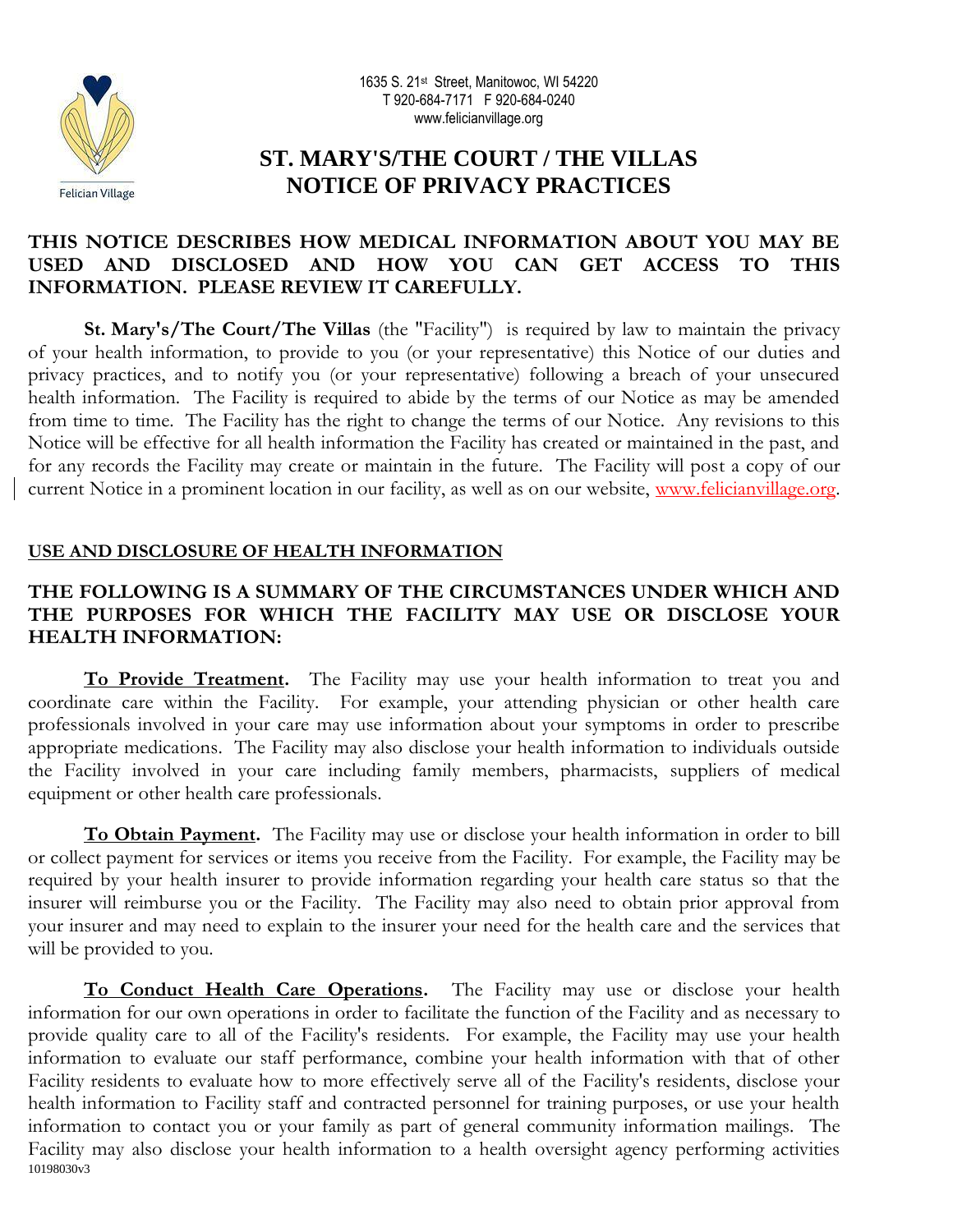authorized by law, such as investigations or audits. These agencies include governmental agencies that oversee the health care system, government benefit programs, and organizations subject to government regulation and civil rights laws. In addition, the Facility may disclose your health information to another health care provider subject to Federal privacy protection laws, as long as the provider has or has had a relationship with you and the information is for that provider's health care operations.

For the Facility Directory. If you are receiving care at the Facility, unless you request otherwise, the Facility may disclose certain information about you (*e.g.,* name, general health status, and room number) that is contained in the Facility directory to anyone who asks for you by name. In addition, your religious affiliation may be disclosed, but only to clergy. If you do not want the Facility to include your information in the directory, you must notify the **Privacy Official** at **(920) 684-7171**.

For Fundraising Activities. In support of our charitable mission, the Facility may use information about you (*e.g.,* demographic information, dates of health care provided, department of service information, treating physician, outcome information and health insurance status) to contact you or your family to raise money for the Facility. The Facility may also release this information to an organizationally-related foundation for the same purpose. You may choose to "opt-out" of receiving these fundraising communications by notifying the **Privacy Official** at **(920) 684-7171** that you do not wish to be contacted.

**To Provide Health Information That May Be of Interest to You.** The Facility may use or disclose your health information to tell you about or recommend possible options or alternatives for your care, or to inform you of other information that may be of interest to you.

**Release of Information to Family/Friends.** Unless you specifically request in writing that the Facility not communicate with such person(s), the Facility may release your health information to a family member or friend who is involved in your treatment or who is helping pay for your care.

**Business Associates.** The Facility may disclose your health information to our business associates that perform functions on our behalf or provide us with services if the information is necessary for them to provide such functions or services. The Facility requires our business associates to agree in writing to protect the privacy of your health information and to use and disclose your health information only as specified in that written agreement.

# **THE FOLLOWING IS A SUMMARY OF OTHER CIRCUMSTANCES UNDER WHICH AND PURPOSES FOR WHICH THE FACILITY MAY USE OR DISCLOSE YOUR HEALTH INFORMATION WITHOUT YOUR WRITTEN CONSENT OR AUTHORIZATION:**

**When Legally Required.** The Facility will disclose your health information to the extent that it is required to do so by any Federal, state or local law.

**When There Are Risks to Public Health.** The Facility may disclose your health information for the following public activities and purposes:

To prevent or control disease, injury or disability, report disease, injury, vital events such as death, and the conduct of public health surveillance, investigations and interventions.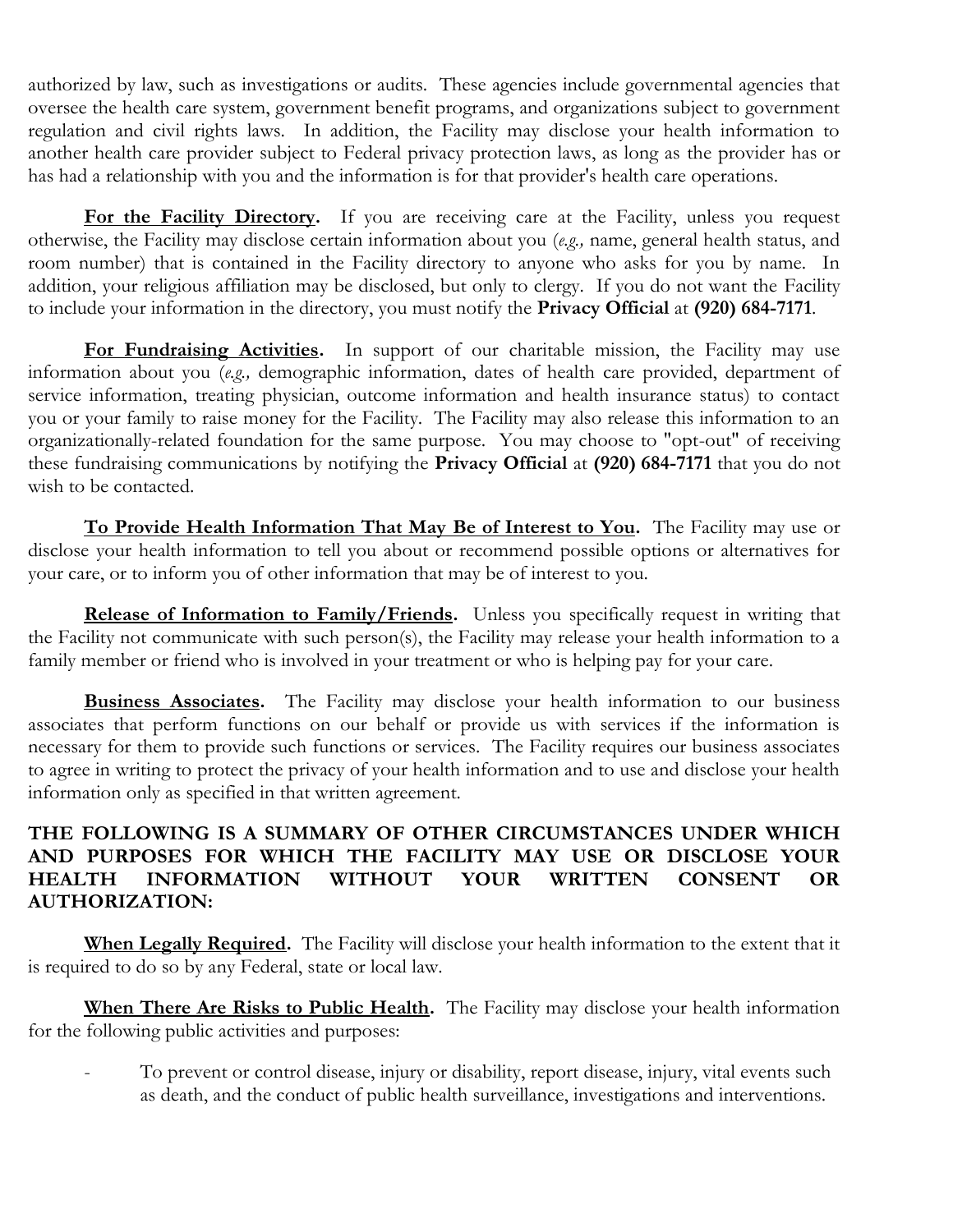- To report adverse events, product defects, to track products or enable product recalls, repairs and replacements and to conduct post-marketing surveillance and compliance with requirements of the Food and Drug Administration.
- To notify a person who has been exposed to a communicable disease or who may be at risk of contracting or spreading a disease.
- To an employer about an individual who is a member of the workforce, as legally required.

**To Report Abuse or Neglect.** The Facility is allowed to notify government authorities if the Facility reasonably believes a resident is the victim of abuse or neglect. The Facility will make this disclosure only when specifically required or authorized by law or when you authorize the disclosure.

**To Conduct Health Oversight Activities.** As permitted or required by state law, the Facility may disclose your health information to a health oversight agency for activities including audits, civil, administrative or criminal investigations, inspections, licensure or disciplinary action. If you are the subject of a health oversight agency investigation, the Facility may disclose your health information only if it is directly related to your receipt of health care or public benefits.

**In Connection with Judicial and Administrative Proceedings.** As permitted or required by State law, the Facility may disclose your health information in the course of any judicial or administrative proceeding in response to an order of a court or administrative tribunal as expressly authorized by such order. Under certain conditions, the Facility may also disclose your health information in response to a subpoena, discovery request, or other lawful process.

For Law Enforcement Purposes. As permitted or required by state law, the Facility may disclose your health information to a law enforcement official for certain law enforcement purposes, including, under certain limited circumstances, if you are a victim of a crime or in order to report a crime.

**To Coroners and Medical Examiners.** The Facility may disclose your health information to coroners and medical examiners for purposes of determining cause of death or for other duties, as authorized by law.

**To Funeral Directors.** The Facility may disclose certain health information to funeral directors consistent with applicable law and, if necessary, to carry out their duties with respect to your funeral arrangements. If necessary to carry out their duties, the Facility may disclose your health information prior to and in reasonable anticipation of your death.

For Organ, Eye or Tissue Donation. The Facility may use or disclose your health information to organ procurement organizations or other entities engaged in the procurement, banking or transplantation of organs, eyes or tissue for the purpose of facilitating the donation and transplantation.

**For Research Purposes.** The Facility may, under very select circumstances, use your health information for research. Before the Facility discloses any of your health information for such research purposes, the project will be subject to an extensive approval process.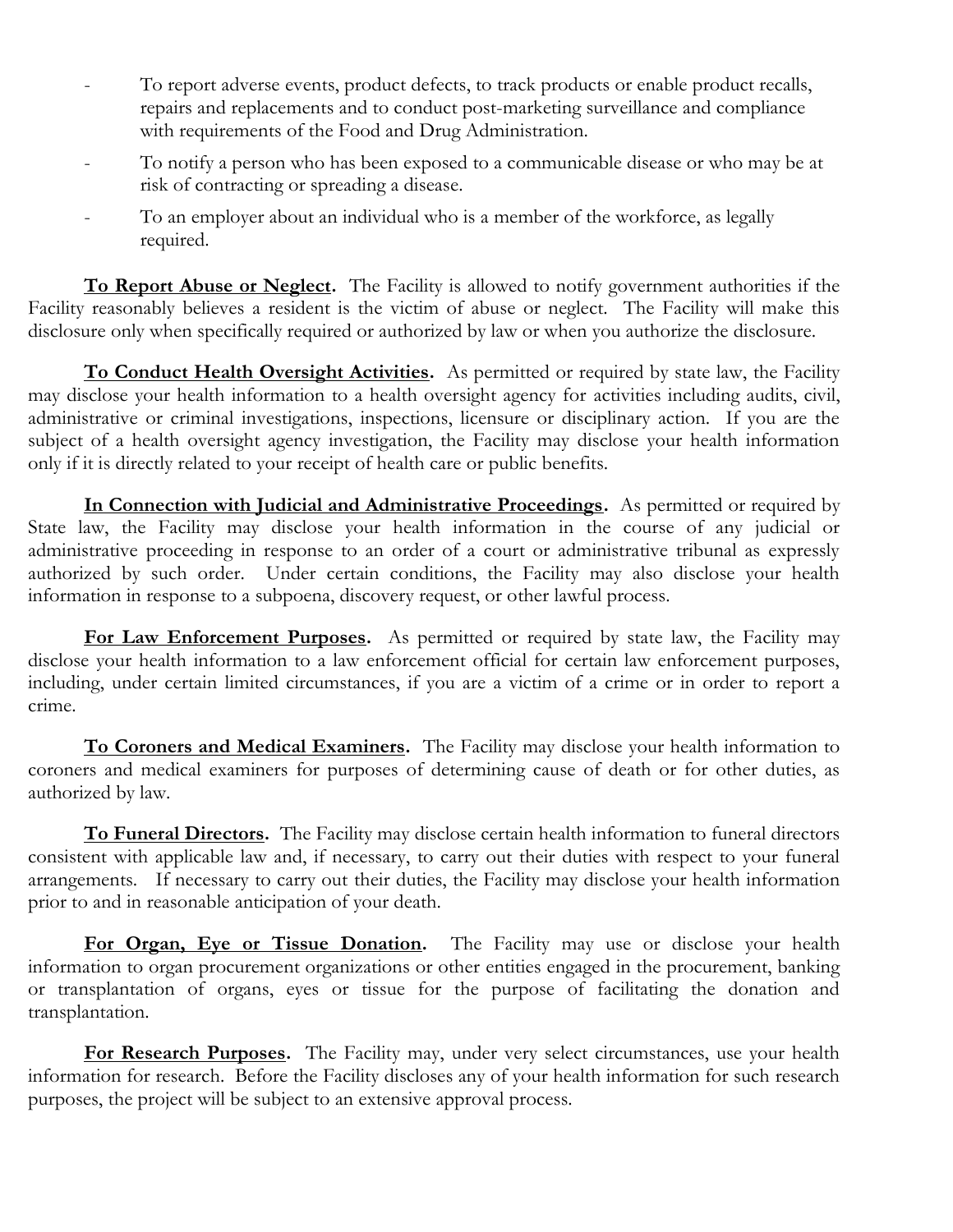**In the Event of a Serious Threat to Health or Safety.** The Facility may, consistent with applicable law and ethical standards of conduct, disclose your health information if the Facility, in good faith, believes that such disclosure is necessary to prevent or lessen a serious and imminent threat to your health or safety or to the health and safety of the public.

**For Specified Government Functions.** In certain circumstances, the Federal regulations authorize the Facility to use or disclose your health information to facilitate specified government functions relating to the military and veterans, national security and intelligence activities, protective services for the President and others, medical suitability determination, and inmates and law enforcement custody.

#### **For Worker's Compensation. The Facility may release your health information for Worker's Compensation or similar programs.AUTHORIZATION TO USE OR DISCLOSE HEALTH INFORMATION**

Other than is stated above, the Facility will not use or disclose your health information other than with your written authorization. Your authorization (or the authorization of your representative) is specifically required before the Facility: (i) uses or discloses your psychotherapy notes; (ii) uses your health information to make a marketing communication to you for which it received financial remuneration from a third party, unless such communication is face-to-face or in other limited circumstances; or (iii) discloses your health information in any manner that constitutes the sale of such information under the Health Insurance Portability and Accountability Act of 1996 ("HIPAA"). Also, some types of health information are particularly sensitive and the law, with limited exceptions, may require that the Facility obtain your authorization to use or disclose that information. Sensitive information may include information dealing with genetics, HIV/AIDS, mental health, developmental disabilities, and alcohol and substance abuse. If required by law, the Facility will ask that you (or your representative) sign an authorization before we use or disclose such information. If you (or your representative) authorize the Facility to use or disclose your health information, you (or your representative) may revoke that authorization in writing at any time, except to the extent that it has already been acted upon.

#### **YOUR RIGHTS WITH RESPECT TO YOUR HEALTH INFORMATION**

You have the following rights regarding your health information that the Facility maintains:

**Right to Receive Confidential Communications.** You (or your representative) have the right to request that the Facility communicate with you about your health and related issues in a particular manner or at a certain location. Such requests shall specify the requested method of contact or the location where you wish to be contacted. For instance, you (or your representative) may ask that the Facility only communicate with you pertaining to your health information privately with no other family members present. All requests for confidential communications must be made in writing using the appropriate Facility form. This form can be requested by contacting the **Privacy Official** at **(920) 684-7171**. The Facility will accommodate reasonable requests. You (or your representative) do not need to give a reason for your request.

**Right to Request Restrictions.** You (or your representative) have the right to request restrictions on certain uses and disclosures of your health information. For example, you (or your representative) have the right to request a limit on the Facility's disclosure of your health information to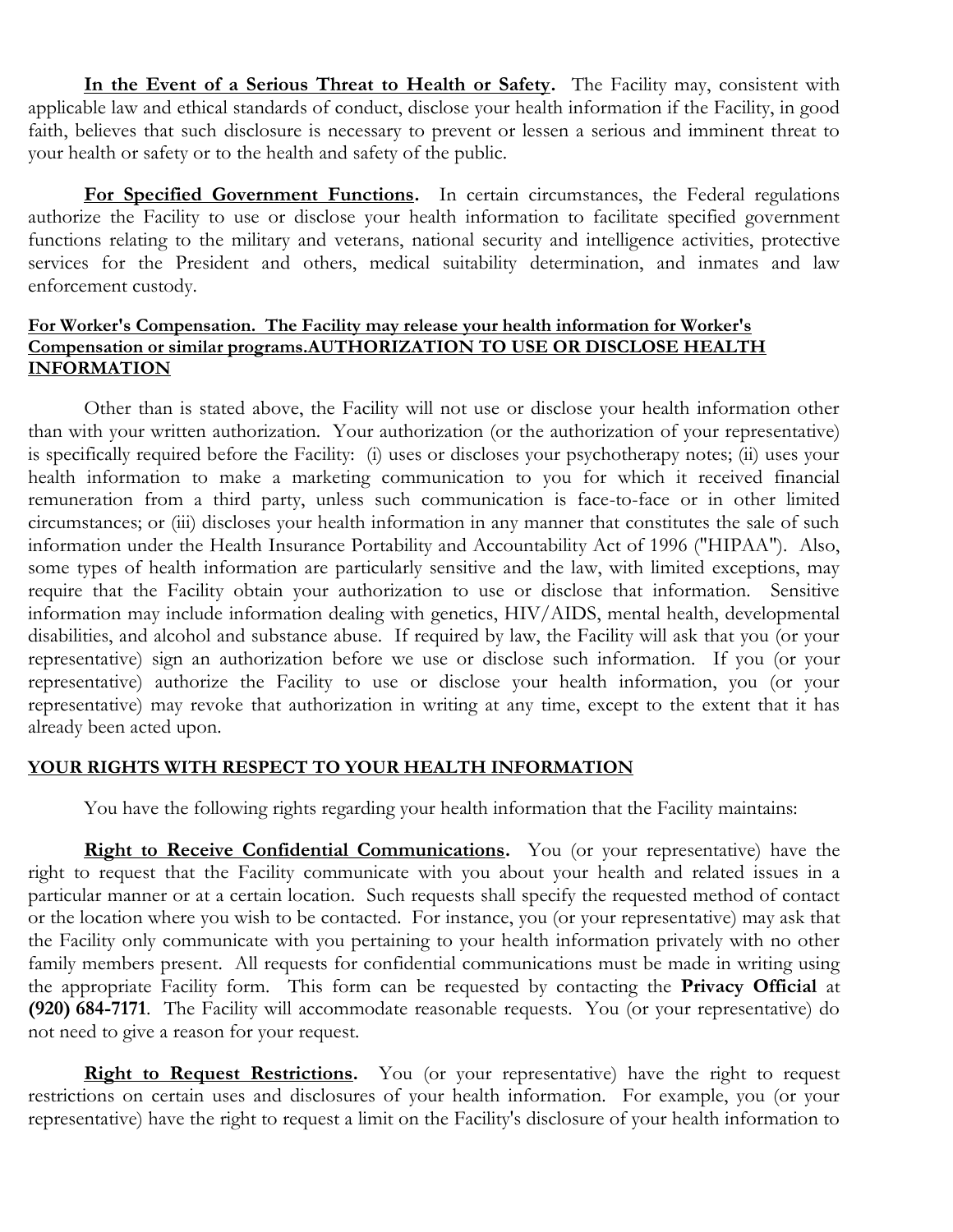someone who is involved in your care or the payment of your care. All requests for restrictions must be in writing using the appropriate Facility form. This form can be requested by contacting the **Privacy Official** at (920) 684-7171. The Facility is not required to agree to your request; however, if we do agree, we are bound by that agreement except when otherwise required by law or in emergencies. Except as otherwise required by law, the Facility must agree to a restriction if: (1) the disclosure is to a health plan for purposes of carrying out payment or health care operations (and not for purposes of carrying out treatment); and (2) the health information pertains solely to a health care item or service for which the Facility has been paid out of pocket, in full, by you or someone else on your behalf (not the health plan). If you self-pay and request a restriction, it will apply only to those health records created on the date that you received the item or service for which you, or another person (other than the health plan) on your behalf, paid in full, and which document the item or service provided on such date. **Right to Inspect and Copy Your Health Information.** You (or your representative) have the right to inspect and copy your health information, including billing records. All requests to inspect and copy records must be made in writing using the appropriate Facility form. This form can be requested by contacting the **Privacy Official** at **(920) 684-7171**. If you (or your representative) request a copy of your health information, the Facility will provide you (or your representative) copies of your health information in the format you request unless we cannot practicably do so. The Facility may charge a reasonable fee for copying and assembling costs associated with your request. The Facility may deny your request to inspect and/or copy your health information in certain limited circumstances. If the Facility denies your request, you (or your representative) may request that we provide you with a review of our denial. Reviews will be conducted by a licensed health care professional who we have designated as a reviewing official, and who did not participate in the original decision to deny the request.

**Right to Amend your Health Information.** If you (or your representative) believe that your health information is incorrect or incomplete, you (or your representative) have the right to request that the Facility amend your records. The request may be made so long as the Facility still maintains your records and it must include a reason for the amendment. All requests for amendments must be made in writing using the appropriate Facility form. This form can be requested by contacting the **Privacy Official** at **(920) 684-7171**. The Facility may deny the request if it is not in writing or does not include a reason for the amendment. The request may also be denied if the requested amendment pertains to health information that was not created by the Facility, if the records you are requesting to amend are not part of the Facility's records, if the health information you wish to amend is not part of the health information you (or your representative) are permitted to inspect and copy, or if, in the opinion of the Facility, the records containing your health information are accurate and complete.

**Right to an Accounting.** You (or your representative) have the right to request an accounting of disclosures of your health information made by the Facility for certain purposes, which may include disclosures authorized by law and disclosures made for research. All requests for an accounting must be made in writing using the appropriate Facility form. This form can be requested by contacting the **Privacy Official** at **(920) 684-7171**. The request should specify the time period for the accounting, which may not be in excess of six (6) years. The Facility will provide the first accounting you request during any 12-month period without charge. Subsequent accounting requests may be subject to a reasonable cost-based fee.

**Right to a Paper Copy of this Notice.** You (or your representative) have the right to a separate paper copy of this Notice at any time even if you (or your representative) have received this